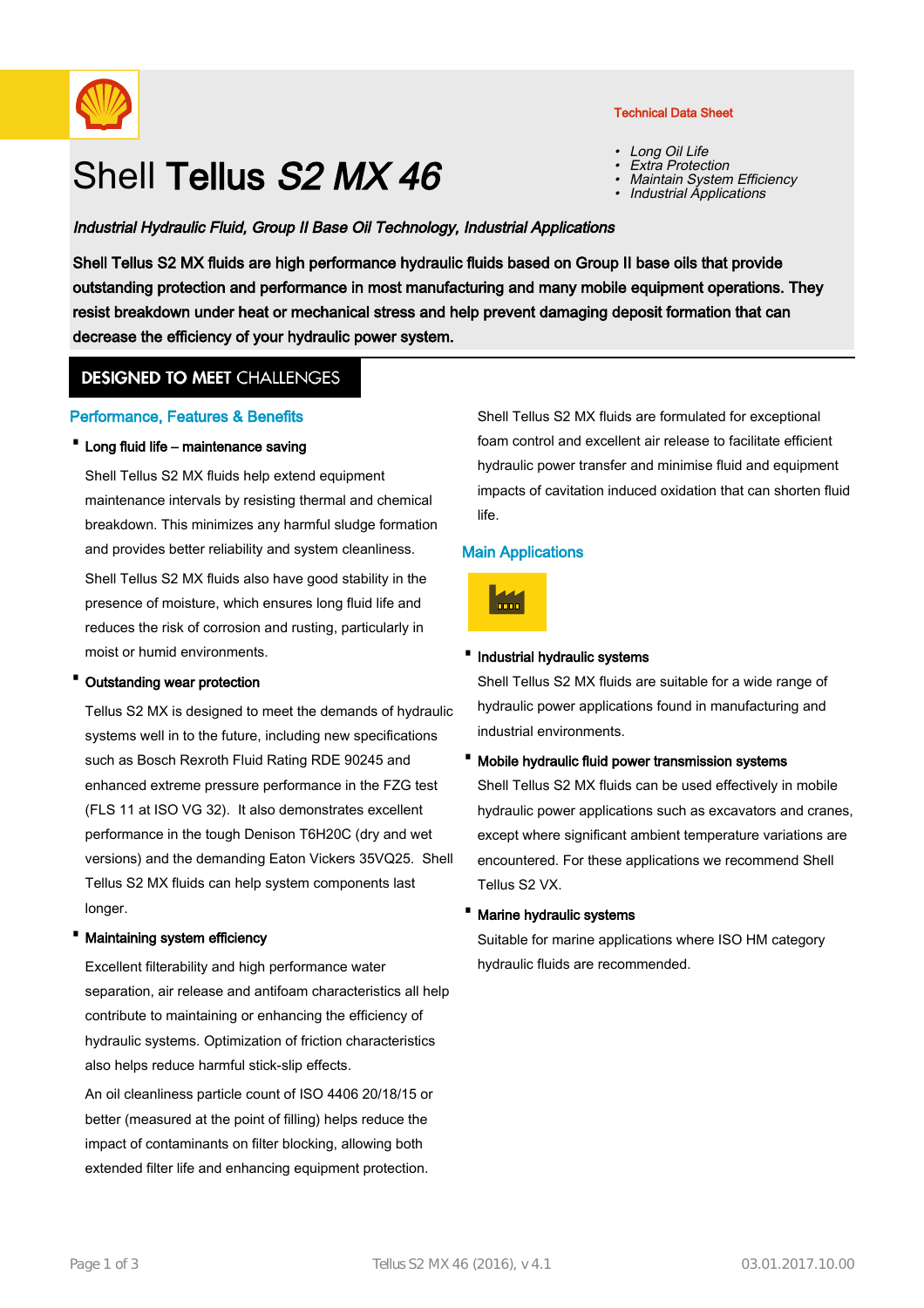#### Specifications, Approvals & Recommendations

#### Product is designed to meet :

- · Bosch Rexroth Fluid Rating RDE 90245
- · Parker Denison (HF-0, HF-1, HF-2)
- · Eaton E-FDGN-TB002-E
- · Fives (Cincinnati Machine) P-70
- ·ISO 11158 (HM fluids)
- · DIN 51524 Part 2 HLP type
- · ASTM D6158-05 (HM fluids)
- · Swedish Standard SS 15 54 34 AM For a full listing of equipment approvals and recommendations, please consult your local Shell Technical Helpdesk.

## Typical Physical Characteristics

## Compatibility & Miscibility

#### · Compatibility

Shell Tellus S2 MX fluids are suitable for use with most hydraulic pumps.

· Fluid Compatibility

Shell Tellus S2 MX fluids are compatible with most other mineral oil based hydraulic fluids. However, mineral oil hydraulic fluids should not be mixed with other fluid types (e.g. environmentally acceptable or fire resistant fluids).

· Seal & Paint Compatibility

Shell Tellus S2 MX fluids are compatible with seal materials and paints normally specified for use with mineral oils.

| <b>Properties</b>          |                  |               | Method            | Shell Tellus S2 MX 46 |
|----------------------------|------------------|---------------|-------------------|-----------------------|
| <b>ISO Fluid Type</b>      |                  |               |                   | <b>HM</b>             |
| <b>Kinematic Viscosity</b> | $@0^{\circ}C$    | cSt           | <b>ASTM D445</b>  | 580                   |
| <b>Kinematic Viscosity</b> | $@40^{\circ}$ C  | cSt           | <b>ASTM D445</b>  | 46                    |
| <b>Kinematic Viscosity</b> | $@100^{\circ}$ C | cSt           | <b>ASTM D445</b>  | 6.9                   |
| <b>Viscosity Index</b>     |                  |               | <b>ISO 2909</b>   | 105                   |
| <b>Density</b>             | $@15^{\circ}$ C  | kg/l          | <b>ISO 12185</b>  | 0.856                 |
| Flash Point (COC)          |                  | $^{\circ}C$   | <b>ISO 2592</b>   | 230                   |
| <b>Pour Point</b>          |                  | $^{\circ}C$   | <b>ISO 3016</b>   | $-30$                 |
| <b>Colour</b>              |                  |               | <b>ASTM D1500</b> | L <sub>0.5</sub>      |
| <b>Water Separation</b>    |                  | minutes       | ASTM D1401        | 20                    |
| <b>TOST life</b>           |                  | hours minimum | <b>ASTM D943</b>  | 5000                  |

These characteristics are typical of current production. Whilst future production will conform to Shell's specification, variations in these characteristics may occur.

## Health, Safety & Environment

#### · Health and Safety

Shell Tellus S2 MX hydraulic fluid is unlikely to present any significant health or safety hazard when properly used in the recommended application and good standards of personal hygiene are maintained.

Avoid contact with skin. Use impervious gloves with used oil. After skin contact, wash immediately with soap and water.

Guidance on Health and Safety is available on the appropriate Material Safety Data Sheet, which can be obtained from http://www.epc.shell.com/

#### · Protect the Environment

Take used oil to an authorised collection point. Do not discharge into drains, soil or water.

#### Additional Information

#### · Advice

Advice on applications not covered here may be obtained from your Shell representative.